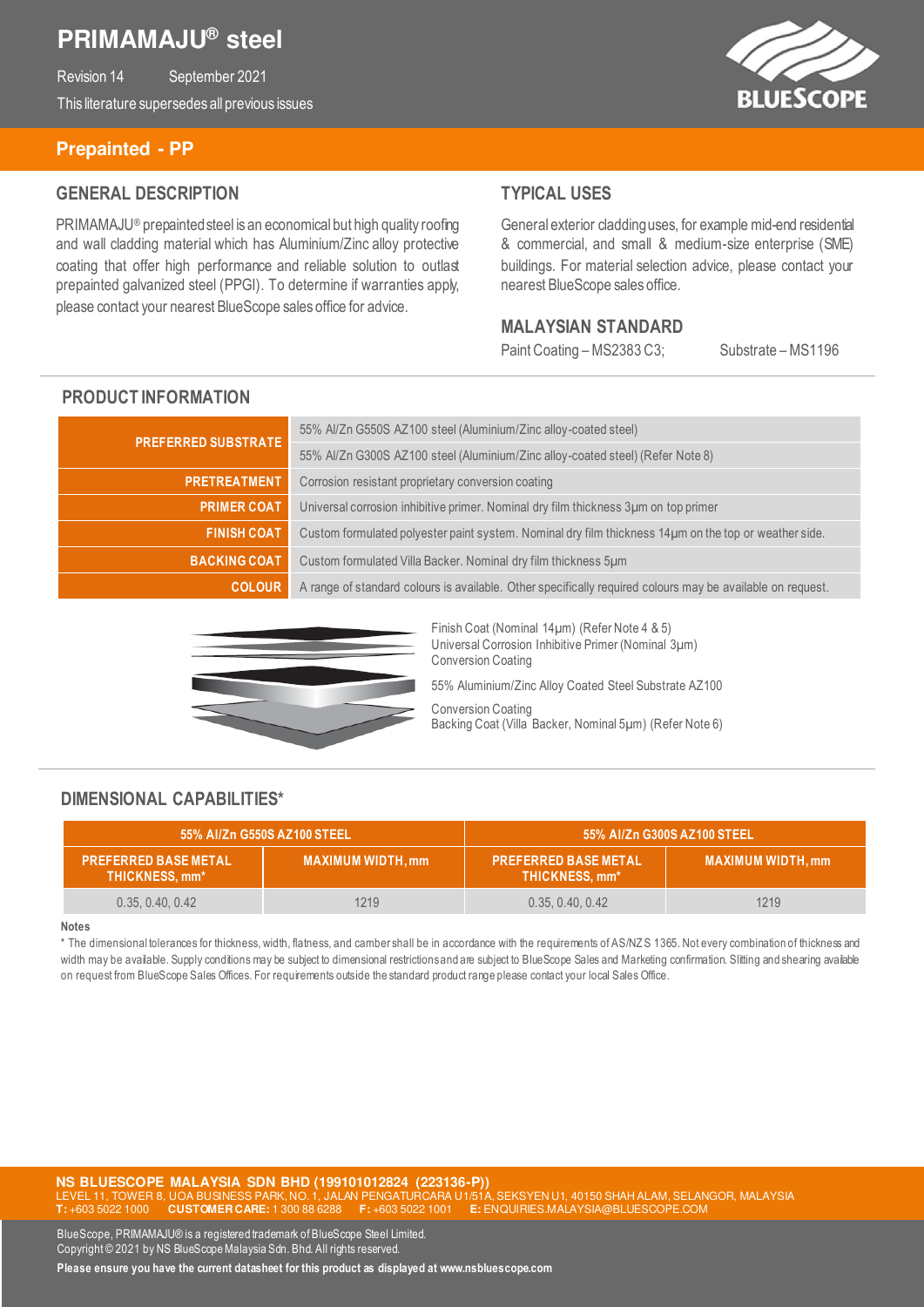# **PRIMAMAJU® steel**

Revision 14 September 2021 This literature supersedes all previous issues



### **Prepainted - PP**

### **EXPECTED PRODUCT SERVICE PERFORMANCE**

The appearance of PRIMAMAJU® steel and other coil-coated products can change over time on exterior weathering not only due to pickup of dirt but also to changes in the paint system itself such as gloss loss, chalking and fading of pigmentation. Colour change, which is largely due to the changes in pigmentation will depend on the colour chosen. It is measured using a spectrophotometer, according to ASTM D2244 on surfaces thoroughly cleaned of dirt, chalk, oxidised film and foreign contaminants. The typical appearance changes of standard PRIMAMAJU® steel colours in normal environments after 5 years of service are given in TABLE 1.

TABLE 1 – Expected colour change after 5 years in natural well-washed exposure (AS/NZS 1580.457.1 & ASTM D2244).

| <b>COLOUR SHADE</b>               | TYPICAL APPEARANCE CHANGE (AE UNITS CIELAB 2000) |  |
|-----------------------------------|--------------------------------------------------|--|
| Light (e.g. Prima Awana)          | $\leq$ 4 ( $\Delta$ L units CIELAB 2000)         |  |
| Intermediate (e.g. Prima Cendana) | $\leq 6$ ( $\Delta E$ units CIELAB 2000)         |  |
| Dark (e.g. Prima Muara)           | $\leq$ 10 ( $\Delta$ E units CIELAB 2000)        |  |

**Notes** Refer Note 9 & 10

### **ATTRIBUTES TESTED DURING MANUFACTURE**

| <b>PROPERTY</b>           | <b>TEST &amp; EVALUATION METHOD (S)</b> | <b>RESULTS</b>            |
|---------------------------|-----------------------------------------|---------------------------|
| <b>Specular Gloss</b>     |                                         |                           |
| Specular Gloss (60°meter) | <b>ISO 2813</b>                         | Nominal $45 \pm 10$ units |
| <b>Adhesion</b>           |                                         |                           |
| Reverse Impact            | MS 2383 (Annex C)                       | $\geq$ 10 joules          |
| T-bend                    | MS 2383 (Annex D)                       | Maximum 6T. Refer Note 7  |
| <b>Hardness</b>           |                                         |                           |
| Pencil                    | <b>ISO 15184</b>                        | HB or harder              |

### **PRODUCT ATTRIBUTES**

| <b>PROPERTY</b>                       | <b>TEST &amp; EVALUATION METHOD (S)</b>                                                                          | <b>RESULTS</b>                                                                                                                                                                 |
|---------------------------------------|------------------------------------------------------------------------------------------------------------------|--------------------------------------------------------------------------------------------------------------------------------------------------------------------------------|
| <b>Resistance to Abrasion</b>         |                                                                                                                  |                                                                                                                                                                                |
| Scratch                               | ISO 1518-1                                                                                                       | Typically 1000g                                                                                                                                                                |
| <b>Resistance to Humidity</b>         |                                                                                                                  |                                                                                                                                                                                |
| Cleveland (500 hours)                 | ISO 6270-2; ISO 4628-8 (Undercutting); ISO<br>2409 (Adhesion); ISO 4628-2 (Blisters); ISO<br>4628-3 (Corrosion). | Undercut at scribed lines: ≤2mm, Loss of<br>adhesion: Rating 0 for cross-cut test. Blistering:<br>Not worse than Rating 3-S2. Corrosion of base<br>metal: Not worse than Ri 0. |
| <b>Resistance to Corrosion</b>        |                                                                                                                  |                                                                                                                                                                                |
| Neutral salt spray (500 hours)        | ISO 9227; ISO 4628-8 (Undercutting); ISO 2409<br>(Adhesion); ISO 4628-2 (Blisters); ISO 4628-3<br>(Corrosion).   | Undercut at scribed lines: ≤1mm, Loss of<br>adhesion: Rating 0 for cross-cut test. Blistering:<br>Not worse than Rating 2-S3. Corrosion of base<br>metal: Not worse than Ri 0. |
| <b>Resistance to Heat</b>             |                                                                                                                  |                                                                                                                                                                                |
| Exposure 100°C continuous (500 hours) | ASTM D2244 (Colour)                                                                                              | Colour change $\Delta E$ CIELAB 2000: $\leq$ 3 units                                                                                                                           |

**NS BLUESCOPE MALAYSIA SDN BHD (199101012824 (223136-P))**  LEVEL 11, TOWER 8, UOA BUSINESS PARK, NO. 1, JALAN PENGATURCARA U1/51A, SEKSYEN U1, 40150 SHAH ALAM, SELANGOR, MALAYSIA **T:** +603 5022 1000 **CUSTOMER CARE:** 1 300 88 6288 **F:** +603 5022 1001 **E:** ENQUIRIES.MALAYSIA@BLUESCOPE.COM

BlueScope, PRIMAMAJU® is a registered trademark of BlueScope Steel Limited. Copyright © 2021 by NS BlueScope Malaysia Sdn. Bhd. All rights reserved. **Please ensure you have the current datasheet for this product as displayed at www.nsbluescope.com**